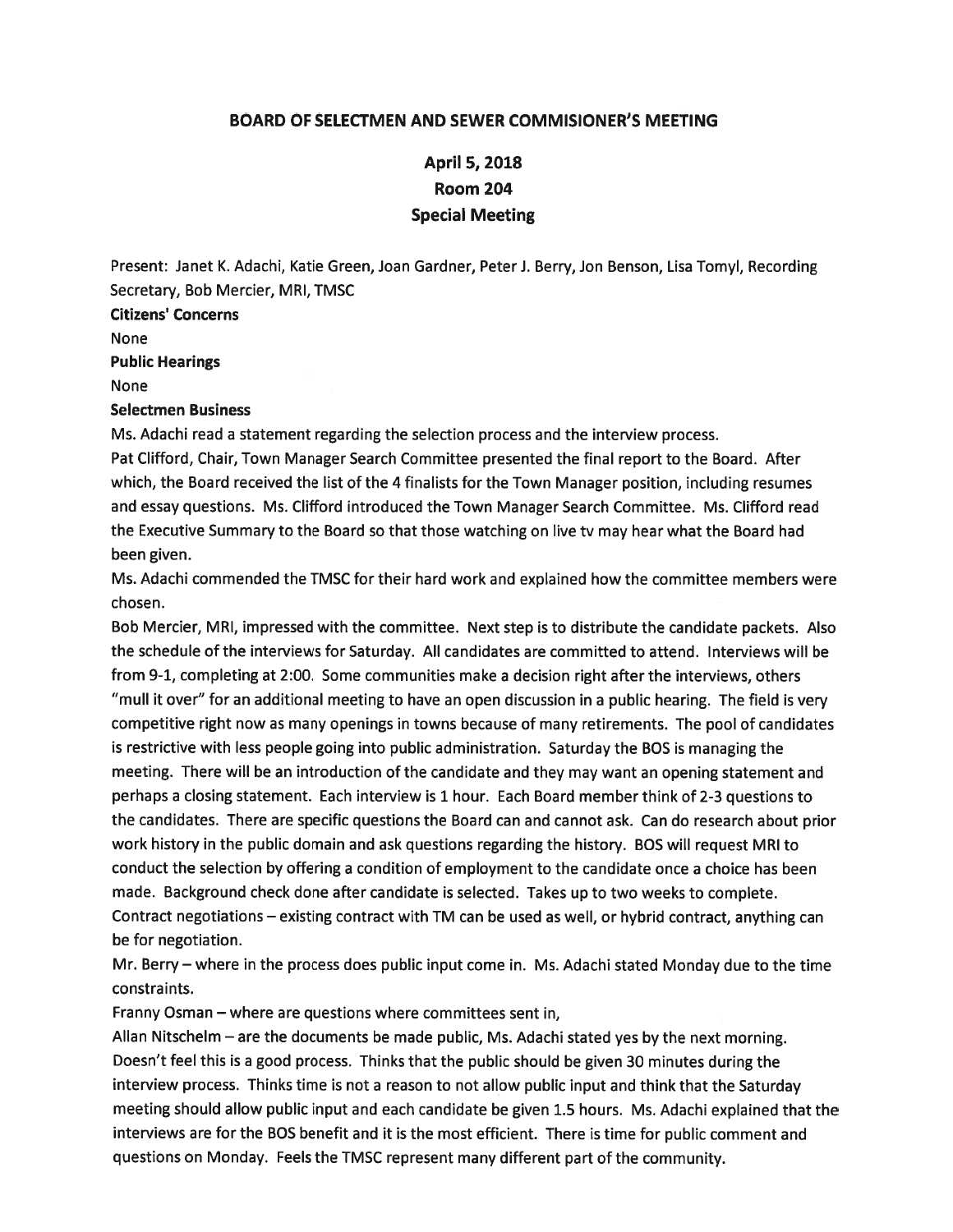Mr. Berry feels that he does not have enough time to do research on the candidates. But does feel that it is important to see how the candidates respond to questions from the public. Ms. Green stated that the reason this was done the way it was is because all the candidates are also going through Town Meetings as well, and the pool is limited.

Ms. Adachi told everybody to save dates because meeting was going to happen right after Town Meeting and to keep schedules open.

Alan Nitschelm — mentioned that BOS did site visits where the candidates and had more interactions at the last Town Manager search. Feels that there should be public interaction and understands it is <sup>a</sup> different time. Just doesn't feel there is enough time. Hope to hire another Steve Ledoux, but if it doesn't work out feels that this process will be the reason why.

Nancy Tavernier — reassure Board that it is not as bad as you think — you will find <sup>a</sup> degree of comfort for the candidates with their backgrounds and essay questions.

Mike Gowing — timing of this is necessary since the job opportunities are tapping the same poo<sup>l</sup> of candidates. It's not about the money or the circumstance. Suggests that people could watch it and send email questions.

Charlie Kadlek — it is compressed frame. The people recommended know that they were selected as finalists for some time now. Think of <sup>a</sup> way for people that come up with questions to be able to have them answered and also to eliminate any incorrect information.

Ms. Green — do you mean emailing the Board —Mr. Kadlek mentioned however you (the Board) would handle it. Ms. Adachi mentioned <sup>a</sup> Q+A. Possibly have one member supply answers.

Franny Osman — wanted to know if committees were asked to submit questions. Ms. Clifford asked all committees to send representative to the TMSC meetings for questions. Ms. Osman noted that the current Town Manager is the ADA Coordinator — COD has particular interest to make sure that the COD works well with him or her (next Town Manager).

Bob Mercier— process is different in town manager search than school superintendent. They do engage the public back and forth. Has not seen that process in the search Town Manager/Administrators. Mentioned that the TMSC is the public and did the search work.

Allan — still curious why this process is not as was used <sup>10</sup> years ago. Schools have <sup>a</sup> huge selection process. Questions if the BOS value community input. Thinks the BOS should be allow time for the public input.

Franny Osman — have the TMSC met the candidates — Ms. Clifford stated that each 8 candidates had <sup>a</sup> 1 hour interview with the TMSC.

Allen Nitschelm — asked if the Board members meeting one on one with <sup>a</sup> committee member to ask about each candidate other than what is submitted in writing.

Ms. Tavernier — wanted to reiterate that everything the TMSC knows about the candidates come from their cover letter, there resume, their essay questions, and their interview.

Bob Mercier — has schedule for interviews and packets of candidates. Enjoyed process, really like the candidates, they did their homework on Acton.

Ms. Green moved to adjourn, Ms. Gardner seconds. All Ayes. Meeting adjourned at 8:30 PM.

## Consent Agenda

None

Respectfully Submitted,